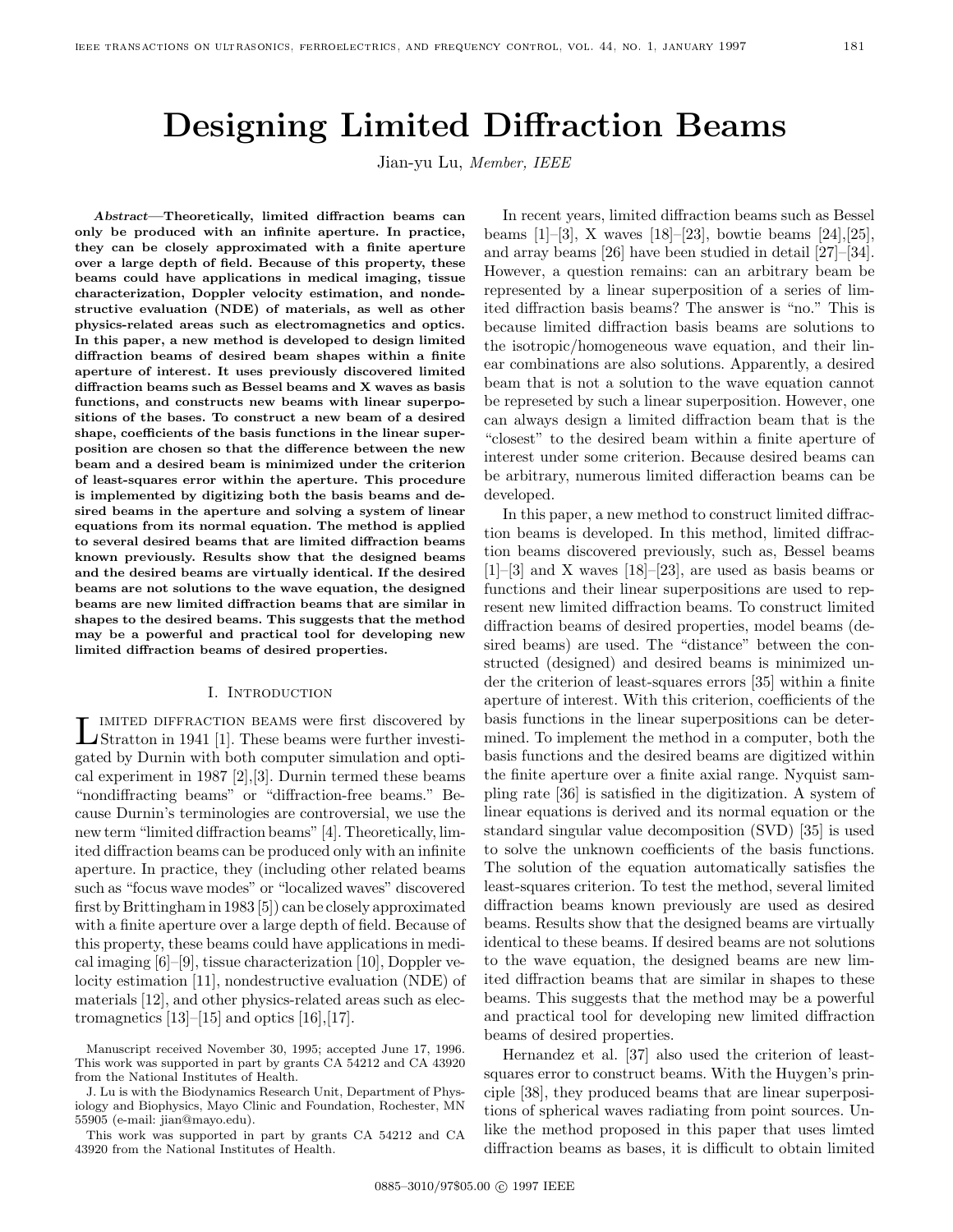diffraction beams with their method that uses spherical waves as basis beams.

In this paper, the new method for designing limited diffraction beams is reported in Section II. A few examples are presented in Section III to demonstrate the efficacy of the method. Finally, brief discussion and conclusion are given in Sections IV and V, respectively.

#### II. METHOD

There are many ways to develop limited diffraction beams  $[1],[2],[18],[24]$  and  $[28]$ . In this paper, a new one that uses limited diffraction basis beams (functions) is developed. This method is more practical than the others because it can adapt the properties of designed beams to a desired model beam within a finite aperture of interest. In the following discussion, the Bessel beams and the X waves of various orders are used as basis beams or functions to design monochromatic (single-frequency) and polychromatic (multiple-frequency) limited diffraction beams, respectively.

## A. Limited Diffraction Basis Functions

From the isotropic/homogeneous scalar wave equation, one obtains Bessel beams [1],[2] and [18]

$$
\Phi_{J_n}(\vec{r}, t) = \Phi_{J_n}(r, \phi, z - c_1 t) \n= J_n(\alpha r) e^{in\phi} e^{i\beta(z - c_1 t)}, (n = 0, 1, 2, ...), (1)
$$

and X waves [18]

$$
\Phi_{X_n}(\vec{r},t) = \Phi_{X_n}(r,\phi,z-c_1t) = e^{in\phi} \int_0^\infty B(k)J_n(kr\sin\zeta)
$$

$$
e^{-k[a_0 - i\cos\zeta(z-c_1t)]} dk, (n = 0,1,2,...) ,
$$
 (2)

where  $\vec{r} = (r, \phi, z)$  represents a spatial point in the cynlindrical coordinates, t is time, r is radial distance,  $\phi$  is polar angle,  $z$  is the axial distance,  $c_1$  is the phase velocity (given by  $c_1 = \omega/\beta$  and  $c_1 = c/\cos \zeta$  for Bessel beams and X waves, respectively),  $\beta = \sqrt{k^2 - \alpha^2} > 0$  is the propagation constant of Bessel beams,  $k = \omega/c$  is the wave number,  $\omega$  is the angular frequency, c is the speed of sound or light,  $\alpha$  is the scaling parameter that determines the mainlobe width of Bessel beams,  $\zeta(0 \leq \zeta \leq \pi/2)$  is the Axicon angle [39],[40] of X waves,  $J_n(\cdot)$  is the nth-order Bessel function of the first kind,  $B(k)$  is any well-behaved function that could represent the transfer function of a practical acoustic transducer or electromagnetic antenna, and  $a_0$  is a constant that determines the fall-off speed of the high-frequency components of X waves.

If  $B(k) = a_0$ , from (2) one obtains the broadband X waves [18]

$$
\Phi_{XBB_n}(r, \phi, z - c_1 t) =
$$

$$
\frac{a_0(r\sin\zeta)^n e^{in\phi}}{\sqrt{M}\left(\tau + \sqrt{M}\right)^n}, (n = 0, 1, 2, ...),
$$
 (3)

where the subscript  $_{BB}$  means "broadband" and  $M =$  $(r \sin \zeta)^2 + \tau^2$ , where  $\tau = [a_0 - i \cos \zeta(z - c_1 t)].$ 

The above limited diffraction beams are exact solutions to the wave equation. Theoretically, they have an infinite depth of field because the variables  $z$  and  $t$  appear only in the propagation term,  $z - c_1t$ , in (1)–(3). In practice, these beams can be closely approximated with a finite aperture over a large depth of field [18]. Assuming that the diameter of the aperture is  $D$ , the depth of field of the Bessel beams  $(1)$  and the X waves  $(2)$  is given by  $[2]$ ,  $[18]$ 

$$
BZ_{\text{max}} = \frac{D}{2} \frac{1}{\sqrt{\left(\frac{c_1}{c}\right)^2 - 1}} = \frac{D}{2} \sqrt{\left(\frac{k}{\alpha}\right)^2 - 1} \tag{4}
$$

and [18]

$$
XZ_{\text{max}} = \frac{D}{2} \frac{1}{\sqrt{\left(\frac{c_1}{c}\right)^2 - 1}} = \frac{D}{2} \cot \zeta , \qquad (5)
$$

respectively. Notice that the expression,  $\frac{D}{2} \frac{1}{\sqrt{(c_1/\mu)}}$  $\frac{1}{(c_1/c)^2-1}$ , is common to both (4) and (5).

## B. Designing Limited Diffraction Beams

In the following discussion the limited diffraction basis functions in (1) or (2) will be used to design other limited diffraction beams. Given a desired function,  $\Phi_D(\vec{r}, t)$ , which may or may not be a solution to the wave equation, one can design a limited diffraction beam,

$$
\Phi(r, \phi, z - c_1 t) = \sum_{n=0}^{\infty} A_n \Phi_n(r, \phi, z - c_1 t) , \qquad (6)
$$

that is a linear superposition of the limited diffraction basis functions and is the best approximation to the desired function within the aperture,  $D$ , under the criterion of least-squares error [35], where  $c_1$  is a constant (phase velocity) for all basis functions (assume that all the basis beams have the same depth of field (see (4) and  $(5)$ ,  $A_n$  are complex coefficients to be determined, and  $\Phi_n(r, \phi, z - c_1 t)$  are basis functions in (1) or (2). Because the basis beams in (1) or (2) have the same depth of field, their linear superposition or the new beam (6) has also the same depth of field (see  $(4)$  or  $(5)$ ).

Because (6) is a limited diffraction beam, desired beams should also be of the "limited diffraction" form  $\Phi_D(r, \phi, z-\phi)$  $c_1t$ , i.e., the variables, z and t, appear only in the propagation term,  $z - c_1t$ . With such desired beams, the above least-squares problem can be formulated mathematically as follows:

$$
\min_{r \leq D, 0 \leq \phi < 2\pi, \text{ and } |z - c_1 t| \leq d_t} \|\Phi_D(r, \phi, z - c_1 t)\|_2
$$
\n
$$
-\sum_{n=0}^{\infty} A_n \Phi_n(r, \phi, z - c_1 t)\|_2 \tag{7}
$$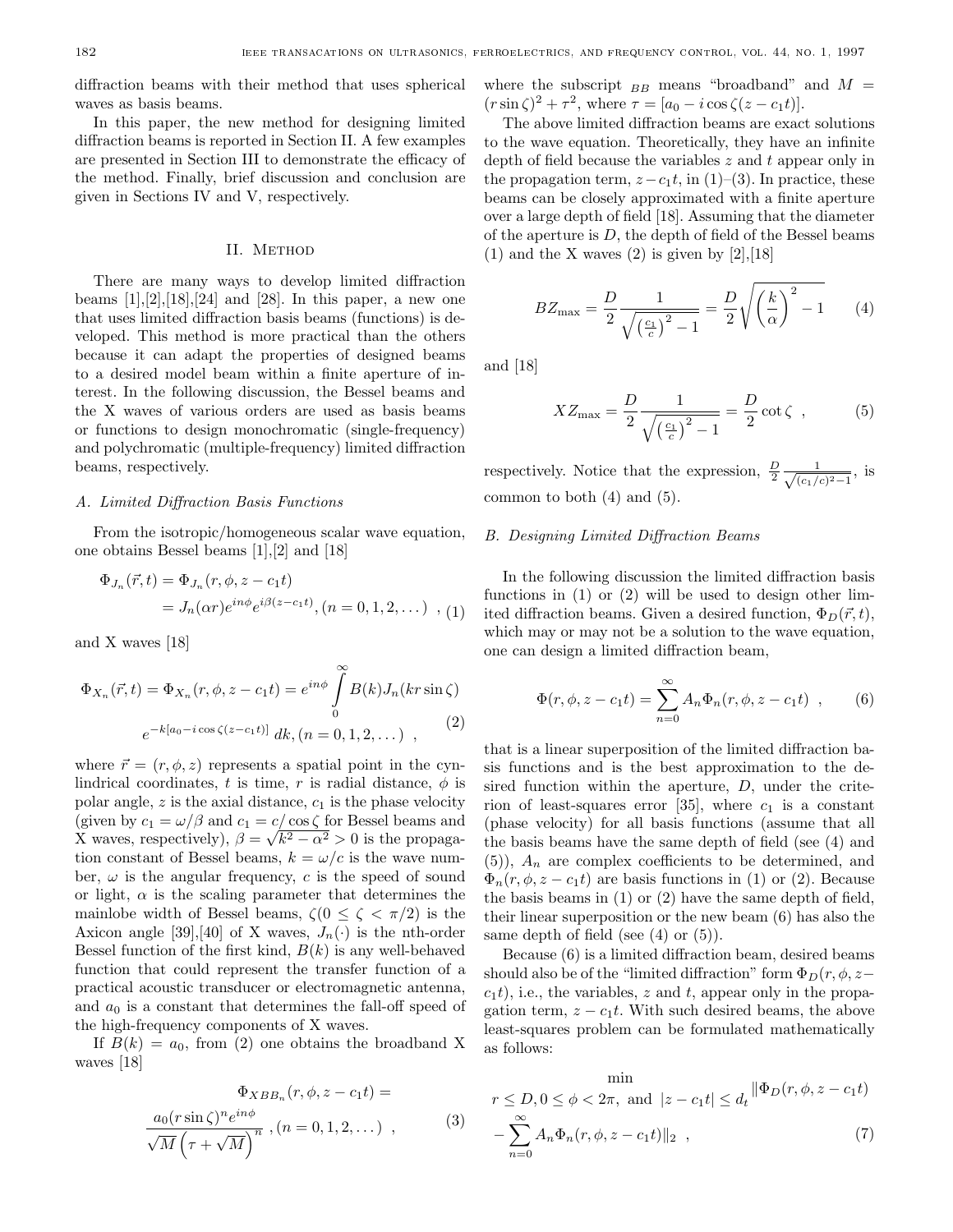

Fig. 1. Design of the 4th (panels in the left column) and the 10th (panels in the right column) derivative bowtie Bessel beams with Bessel basis functions. The desired and the designed beams are in the top and bottom rows, respectively. The absolute values of the transverse components of the beams are shown. The size of each panel is 50 mm  $\times$  50 mm, and the scaling parameter,  $\alpha$ , for both the bowtie Bessel beams and the Bessel basis functions is 1202.45 m<sup>-1</sup>. The numbers of terms of the coefficients,  $D_n$  and  $E_n$ , are N and  $N-1$ , respectively, where  $N = 20$ . Notice that the beams are constructed only in a 50 mm diameter area.

where  $\|\cdot\|_2$  means L2 norm [35] and  $d_t$  represents an axial range beyond which the beams (pulses) have a small amplitude and are negligible. If both the basis beams and the desired beams are monochromatic, the variable  $z$  and  $t$  can be moved out of (7) and thus the condition,  $|z - c_1 t| \le d_t$ , can be removed. This will be explained later in this section.

## C. Matrix Representation

To implement (7) with a system of linear equations of finite number of unknowns, the number of the basis functions in (7) must be truncated. In this case, (7) is given by

$$
\min_{r \leq D, 0 \leq \phi < 2\pi, \text{ and } |z - c_1 t| \leq d_t} \|\Phi_D(r, \phi, z - c_1 t)\|_2 - \sum_{n=0}^{N-1} A_n \Phi_n(r, \phi, z - c_1 t)\|_2 \tag{8}
$$

where  $N \geq 1$  is an integer and is the number of terms of the basis functions. (8) can be solved with the techniques of the linear system of equations and can be written in a matrix form (in the following, the bold fonts represent matrices or vectors) [35]

$$
\mathbf{A}\mathbf{x} = \mathbf{b} \quad , \tag{9}
$$

where

$$
\mathbf{A} = [a_{ij}] \quad , \tag{10}
$$

 $a_{ij} = \Phi_j(r^i, \phi^i, z^i - c_1t^i)$  {(i = 0, 1, ..., M - 1), (j =  $(0, 1, \ldots, N-1)$  are the elements of the matrix,

$$
\mathbf{x} = \begin{bmatrix} A_0 \\ A_1 \\ \cdots \\ A_{N-1} \end{bmatrix}
$$
 (11)

is a vector variable that contains the unknown coefficients, and

$$
\mathbf{b} = \begin{bmatrix} \Phi_D(r^0, \phi^0, z^0 - c_1 t^0) \\ \Phi_D(r^1, \phi^1, z^1 - c_1 t^1) \\ \cdots \\ \Phi_D(r^{M-1}, \phi^{M-1}, z^{M-1} - c_1 t^{M-1}) \end{bmatrix}
$$
(12)

represents the desired beam vector. The superscript of the variables, r,  $\phi$ , and  $z - c_1t$ , represents a point in the space and time, and M is the total number of such points (the points are obtained from beams by digitizing within a finite aperture in a finite axial range and the digitization satisfies the Nyquist sampling rate [36]).

From (9), a normal equation can be constructed [35]. If the normal equation has a full rank,  $N$ , a solution that satisfies (8) can be obtained [35]

$$
\mathbf{x} = (\mathbf{A}^{\mathrm{T}} \mathbf{A})^{-1} \mathbf{A}^{\mathrm{T}} \mathbf{b} \tag{13}
$$

where the superscript,  $T$ , means transpose and "−1" represents matrix inversion. If the rank of the matrix, **A<sup>T</sup>A**, is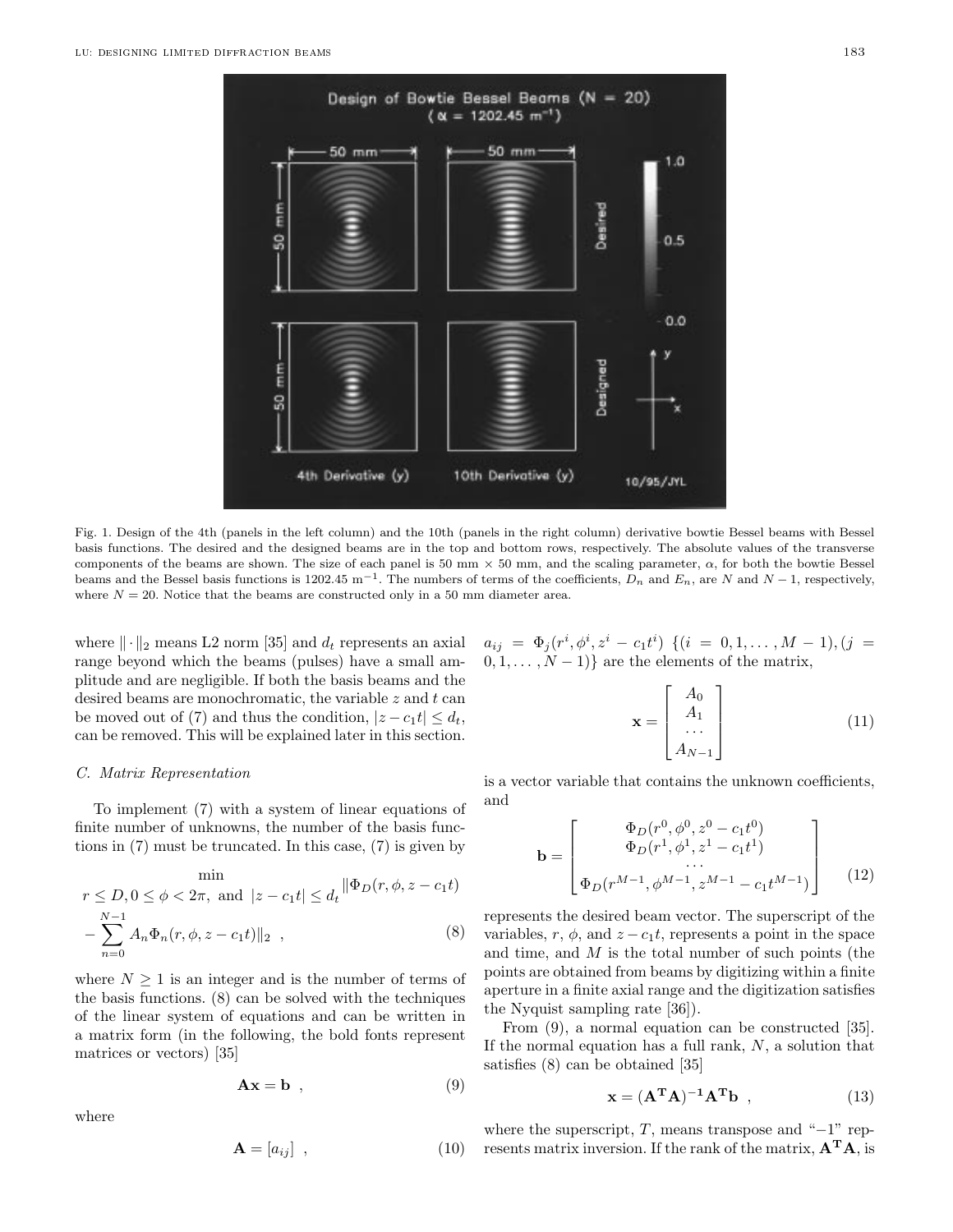not N, the standard singular value decomposition method [35] can be used to solve (9)

$$
\mathbf{x} = \mathbf{V}[\text{diag}(1/\text{w}_j)](\mathbf{U}^{\mathbf{T}}\mathbf{b}) , \qquad (14)
$$

where  $1/w_i$  is replaced with zero if  $w_i = 0$ , **U** is an  $M \times$ N column-orthogonal matrix  $(M > N)$ ,  $W = [w_i]$  is an  $N \times N$  diagonal matrix with positive or zero elements, **V** is an  $N \times N$  orthogonal matrix, and  $\mathbf{A} = \mathbf{U}[\text{diag}(w_i)|\mathbf{V}^T]$ . Solution  $(14)$  is also a least-squares solution to  $(9)$  or  $(8)$ [35]. In addition, it has a minimum norm, min  $\|\mathbf{x}\|_2$  [35].

## D. Simplification

Because  $M$  in the matrix  $A$  represents the total number of voxels in the volume  $(r \leq D, 0 \leq \phi < 2\pi,$  and  $|z - c_1 t| \leq$  $d_t$ ), the size of the matrix is usually very large. To reduce the matrix size, in the following we assume that the desired beams are monochromatic and can be expressed in the form

$$
\Phi_D(r, \phi, z - c_1 t) = \Phi_{DT}(r, \phi)e^{i\beta(z - c_1 t)}, \qquad (15)
$$

where  $c_1 = \omega/\beta$  is a constant,  $\Phi_{DT}(r, \phi)$  are the trans-<br>verse components of the desired beams, and the subscript T means "transverse." In this case, the designed beams can be constructed from the Bessel basis functions (1)

$$
\Phi(r,\phi,z-c_1t) = \sum_{n=0}^{N-1} A_n \Phi_{J_n}(r,\phi,z-c_1t)
$$

$$
= \left[ \sum_{n=0}^{N-1} A_n J_n(\alpha r) e^{in\phi} \right] e^{i\beta(z-c_1t)} \quad (16)
$$

The assumption in (15) will not lose generality because multiple-frequency limited diffraction beams (pulses) can always be constructed by a linear superposition (or integration) of Bessel beams in terms of frequency [18]. For example, to obtain the X wave basis functions  $(2)$ , one can integrate the Bessel basis functions (1) over the wave number  $k$  with the following parameter substitutions:  $\alpha \to k \sin \zeta$  and  $\beta \to k \cos \zeta$  [18]. Furthermore, if we assume that  $\Phi_{DT}(r,\phi)$  is real, the complex coefficients  $A_n$ can be replaced with real coefficients,  $D_n$  and  $E_n$ , and (16) becomes

$$
\Phi(r, \phi, z - c_1 t) = [D_0 J_0(\alpha r) + \sum_{n=1}^{N-1} D_n J_n(\alpha r) \cos n\phi + \sum_{n=1}^{N-1} E_n J_n(\alpha r) \sin n\phi] e^{i(\beta z - \omega t)}, \quad (17)
$$

where we have proved that the new basis functions,  $J_n(\alpha r) \begin{cases} \cos n\phi \\ \sin n\phi \end{cases} e^{i(\beta z - \omega t)}, (n = 0, 1, 2, \ldots),$  are still exact limited diffraction solutions to the wave equation [33].

From  $(15)$  and  $(17)$ , the matrix and vectors in  $(9)$  can be simplified

$$
\mathbf{A} = [a_{ij}] \quad , \tag{18}
$$

$$
\mathbf{x} = \begin{bmatrix} D_0 \\ D_1 \\ \cdots \\ D_{N-1} \\ E_1 \\ E_2 \\ \cdots \\ e_{N-1} \end{bmatrix},
$$
(19)

and

$$
\mathbf{b} = \begin{bmatrix} \Phi_{DT}(r^0, \phi^0) \\ \Phi_{DT}(r^1, \phi^1) \\ \cdots \\ \Phi_{DT}(r^{M-1}, \phi^{M-1}) \end{bmatrix}, \qquad (20)
$$

where A is an  $M \times (2N - 1)$  matrix,  $a_{ij} =$  $J_j(\alpha r^i) \cos j\phi^i$  { $(i = 0, 1, ..., M - 1), (j = 0, 1, ..., N - 1)$ } 1)} and  $a_{ij} = J_{j-N+1}(\alpha r^i) \sin(j - N + 1) \phi^i$  {(i =  $0, 1, \ldots, M-1$ ,  $(j = N, N+1, \ldots, 2N-2)$  are the elements of the matrix, **x** is a  $(2N-1) \times 1$  vector variable, and **b** is an  $M \times 1$  vector for a desired transverse beam pattern. The solution (13) or (14) with the matrix and vectors in  $(18)$ – $(20)$  satisfies the following least-squares formula

$$
\min_{r \leq D, 0 \leq \phi < 2\pi} \|\Phi_{DT}(r, \phi) - [D_0 J_0(\alpha r)] + \sum_{n=1}^{N-1} D_n J_n(\alpha r) \cos n\phi + \sum_{n=1}^{N-1} E_n J_n(\alpha r) \sin n\phi \|_2 \tag{21}
$$

which does not include the variables  $z$  and  $t$ . (21) will be the equation for designing the limited diffraction beams in the next section.

#### III. RESULTS

With (21), one can design limited diffraction beams that are the "closest" to the desired monochromatic beams (15) in a finite aperture of interest. Multiple-frequency limited diffraction beams can then be obtained by an integration over  $k$  (see (2)) [18]. Therefore, in the following discussion, only examples for constructions of monochromatic limited diffraction beams will be given.

## A. Bowtie Bessel Beams

Bowtie Bessel beams and X waves are limited diffraction beams developed recently (see theory [24], simulations [24], and experiment [25]). These beams were obtained by taking derivatives of (1) and (2), respectively, for  $n = 0$ along one transverse direction, say  $y$  [24], i.e.,

$$
\frac{\partial^m}{\partial y^m} \Phi_{J_o}(r, \phi, z - c_1 t) \tag{22}
$$

and

$$
\frac{\partial^m}{\partial y^m} \Phi_{X_0}(r, \phi, z - c_1 t) , \qquad (23)
$$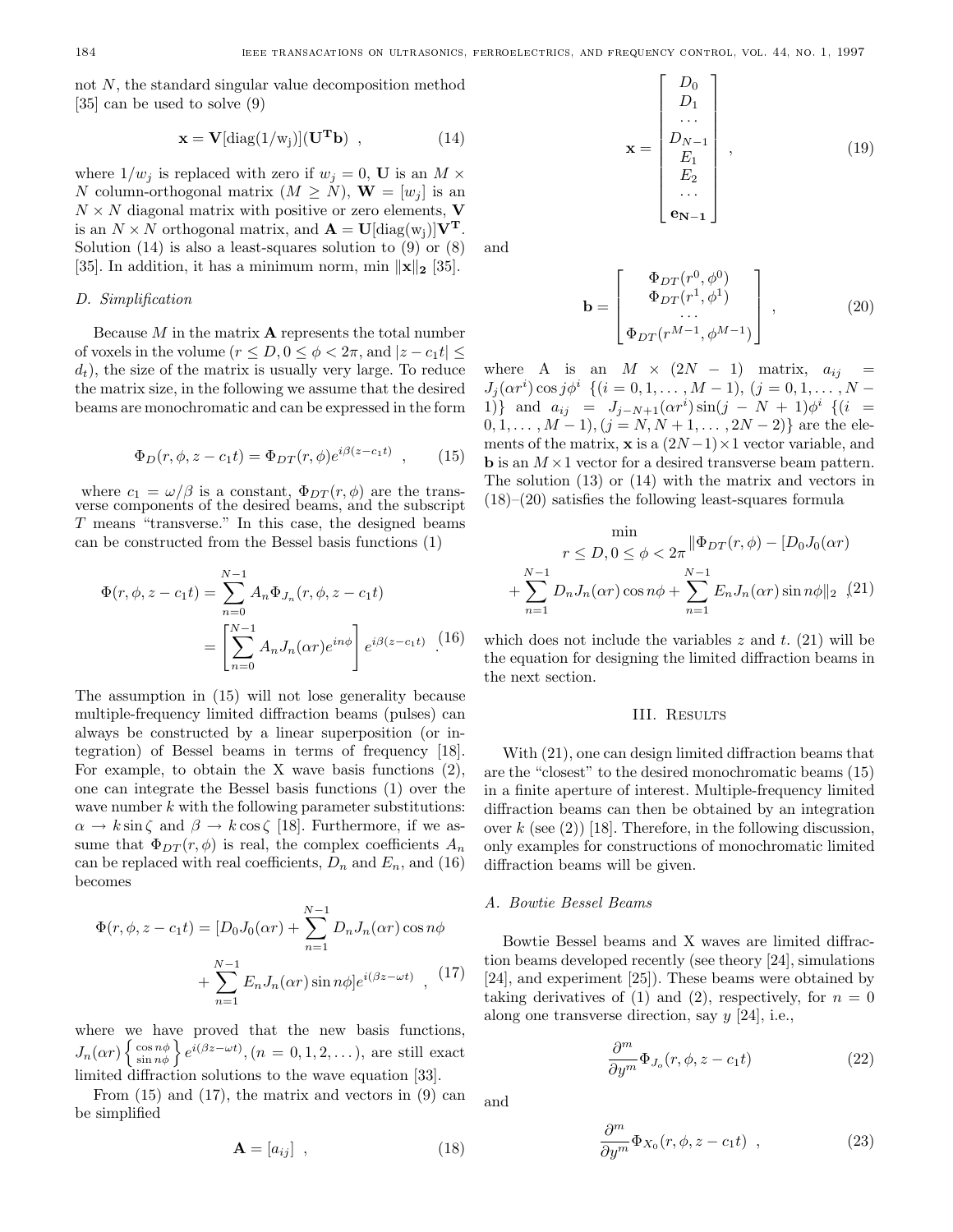Normalized Coefficients

 $\frac{1}{2}$ 

 $0.5$ 

 $\overline{0}$ 

 $\frac{1}{2}$ 

 $\mathbf{o}$ 

Bowtie Bessel (4th-D)

(This Column)

5

10

Index

 $(1)$ <br>N=20

..... En

15

 $\overline{D}n$ 





Fig. 2. Line plots of the 4th (panels in the left column) and the 10th (panels in the right column) derivative bowtie Bessel beams in Fig. 1 along the  $x(\phi = 0^{\circ})$  (panels in the middle row) and the  $y(\phi = 90^{\circ})$  (panels in the bottom row) axes. The designed and the desired beams are represented by full and dotted lines, respectively. These lines virtually overlap with each other although the number of terms of the Bessel basis functions used in the construction is small  $(N = 20)$ . The coefficients  $D_n$  (full lines with square points) and  $E_n$  (dotted lines with diamond points) are shown in the panels of the top row. Because  $D_n$  and  $E_n$  are negligible for  $N \geq 9$ , the number of terms of the Bessel basis functions can be smaller. The lateral axes of the panels in the bottom two rows are from −25 to 25 mm, and the vertical axes of these panels are normalized to 1.0. The lateral axes of the plots in the top row represent the index,  $n$ , and the vertical axes are normalized from  $-1$  to 1.

where  $m$  is a nonnegative, even integer. With bowtie beams, sidelobes of pulse-echo systems could be reduced dramatically when these beams are used in transmit and their  $90°$  rotated (around the z axis) responses are used in receive [24].

The absolute values of the bowtie Bessel beams (22) in a transverse plane with  $m = 4$  and 10 at  $z = c_1 t$  are shown in Fig. 1 in the top panels from left to right, respectively. These beams are called the 4th and 10th derivative bowtie Bessel beams, respectively, and their scaling parameter,  $\alpha$ , is 1202.45 m<sup> $-1$ </sup>. In the following discussion, we assume that this scaling parameter is used for all Bessel basis functions (1) to design limited diffraction beams. In this case, the depth of field of designed beams will be about 216 mm

(see (4) and (5)) for a 50 mm diameter aperture and a central frequency of 2.5 MHz. The absolute values of the bowtie X waves in (23) are shown in Fig. 1 of [24].

When the 4th and 10th derivative bowtie Bessel beams are used as desired beams, limited diffraction beams designed with the least-squares formula (21) are virtually identical to the desired beams (see the panels in the bottom row of Fig. 1), although the number of terms of the Bessel basis functions (1) is small  $(N = 20)$ . To show the details of the desired and designed beams, line plots along two axes,  $x(\phi = 0^{\circ})$  and  $y(\phi = 90^{\circ})$ , of these beams are shown in Fig. 2. The coefficients  $D_n$  and  $E_n$  (normalized to their maxima), used to construct the beams in  $(21)$ , are also shown. In fact, if  $m = 10$ ,  $(22)$  is given by: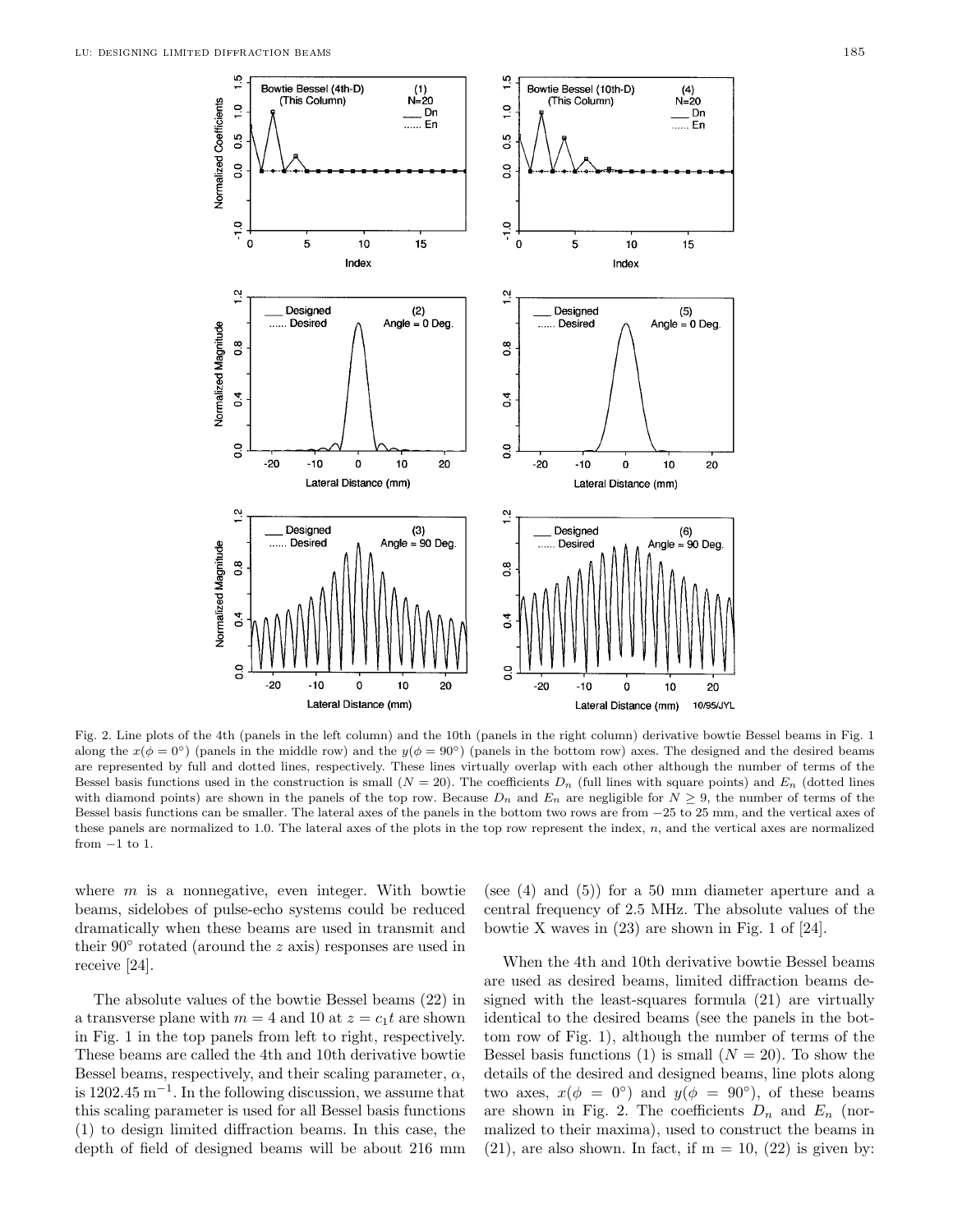

Fig. 3. This figure has the same format as Fig. 1 except that it is for the design of the 4th (panels in the left column) and 10th (panels in the right column) derivative Bessel array beams with Bessel basis functions. The parameters,  $\alpha$  and N are also the same as those of the beams in Fig. 1.

$$
-\alpha^{10}[126J_0(\alpha r) + 210J_2(\alpha r)\cos 2\phi + 120J_4(\alpha r)\cos 4\phi + 45J_6(\alpha r)\cos 6\phi + 10J_8(\alpha r)\cos 8\phi + J_{10}(\alpha r)\cos 10\phi]/512.
$$

## B. Bessel Array Beams

Bessel array beams consist of multiple parallel beams. They were developed recently [26] and could be used for real-time volumetric imaging [41],[42]. This is because when these beams are used in transmit, multiple dynamically focused received beams can be formed simultaneously to increase image frame rate. Bessel array beams were derived by taking derivatives of the zeroth-order Bessel beam (1) along both x and y axes [26]

$$
\frac{\partial^{2m}}{\partial x^m y^m} \Phi_{J_0}(r, \phi, z - c_1 t) , \qquad (24)
$$

where  $m$  is a nonnegative even integer. These beams are also exact limited diffraction solutions to the wave equation [24],[26].

With  $m = 4$  and 10, one obtains the 4th and 10th derivative Bessel array beams, respectively. The absolute values of these beams are shown in the panels of the top row of Fig. 3. Beams designed with (21) are shown in the panels of the bottom row. They are very close to the desired beams in the top row. Line plots of the beams in Fig. 3 along  $\phi = 0$  and 45° are shown in Fig. 4. The number of terms used in the construction is the same as that of Fig. 1 ( $N = 20$ ).

## C. Grid Array Beams

Grid array beams [26] are limited diffraction beams that contain more parallel beams than Bessel array beams. Therefore, they could achieve higher imaging frame rate because more receive beams can be formed simultaneously. These beams were derived from a general limited diffraction solution developed in [18] and they are given by [26]

$$
\Phi_G(x, y, z - c_1 t) = \cos k_x x \cos k_y y e^{ik_z (z - c_1 t)}, \qquad (25)
$$

where the subscript G represents "grid,"  $k_x$  and  $k_y$  are scaling parameters in the  $x$  and  $y$  directions, respectively,  $k_z = \sqrt{k^2 - k_x^2 - k_y^2} > 0$  is a propagation constant, and  $c_1 = c \sqrt{1 + (k_x^2 + k_y^2)/k_z^2} = \omega/k_z.$ 

The absolute values of a grid array beam with  $k_x =$  $k_y = 850.45 \text{ m}^{-1}$  are shown in the left panel of Fig. 5. This beam is used as a desired beam in (9) and (21) for construction. The designed beam is shown in the right panel of Fig. 5. The number of terms of the basis functions  $(N = 50)$ in the construction is larger than that in the previous examples. Line plots of both the desired and designed beams along two angles,  $\phi = 0^{\circ}$  and 45°, are shown in Fig. 6 where we see that the two beams are virtually identical. Notice that with the parameters,  $k_x = k_y = 850.45 \text{ m}^{-1}$ ,  $c_1$  in (25) is about the same as that of the Bessel basis beams for the same wave number, k.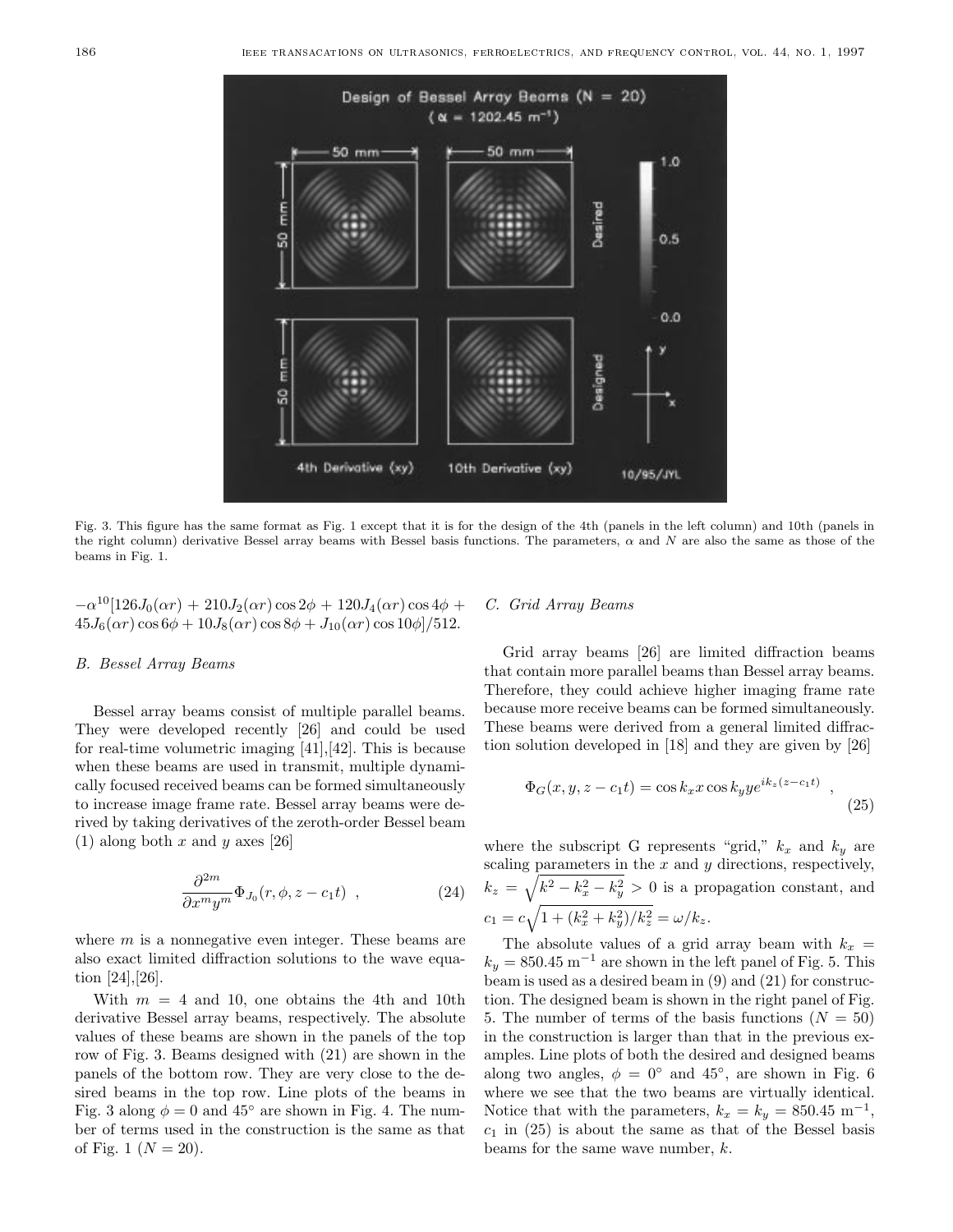![](_page_6_Figure_1.jpeg)

Fig. 4. Line plots of the 4th (panels in the left column) and the 10th (panels in the right column) derivative Bessel array beams in Fig. 3 along the  $x(\phi = 0^{\circ})$  (panels in the middle row) and the diagonal  $(\phi = 45^{\circ})$  (panels in the bottom row) axes. This figure has the same format as Fig. 2. The non-smoothness of the line plots along the diagonal axis is caused by the nearest-neighbor interpolations from the retangular coordinates.

#### D. Layered Array Beams

Layered array beams are limited diffraction beams composed of parallel beam layers of equal thickness [26]

$$
\Phi_L(x, z - c_1 t) = \cos k_x x e^{ik_z (z - c_1 t)}, \qquad (26)
$$

where the subscript  $_L$  means "layered,"  $k_x$  is a scaling parameter in the x direction,  $k_z = \sqrt{k^2 - k_x^2} > 0$  is a propagation constant, and  $c_1 = c\sqrt{1 + k_x^2/k_z^2} = \omega/k_z$ .

Layered array beams [26] can be used for the measurement of the transverse component of blood flow velocity [11], [43]. Because the beams have a spatial frequency of  $k_x$ in the  $x$  direction, the velocity component of blood flow along this direction will cause a spatial modulation of the backscattered signals. The Fourier transform of the signals will produce two peaks on the boundaries of the spectrum. From the distance between the peaks (bandwidth), trans-

verse velocity of blood flow can be determined. This is useful for measuring velocities of blood flow in vessels (such as the carotid artery) that run in parallel with the skin without using a wedge stand. Because of the peaks, the bandwidth of the spectrum can be accurately determined even in a noisy environment and when the beams are not strictly monochromatic and the sampling time is limited. This is an advantage as compared to using a conventional focused piston beam, whose spectrum of the backscattered signals from the focal region has a triangular shape (out of focus, the shape may change) and thus the bandwidth is difficult to determine when there is noise [43]. In addition, because layered array beams are limited diffraction beams, in theory, their spectrum shapes are depth-independent. Application of Bessel beams to the measurement of transverse velocity can also improve the accuracy in a noisy environment because their spectra have shoulders at boundaries. However, the shoulders become smoothed when the beams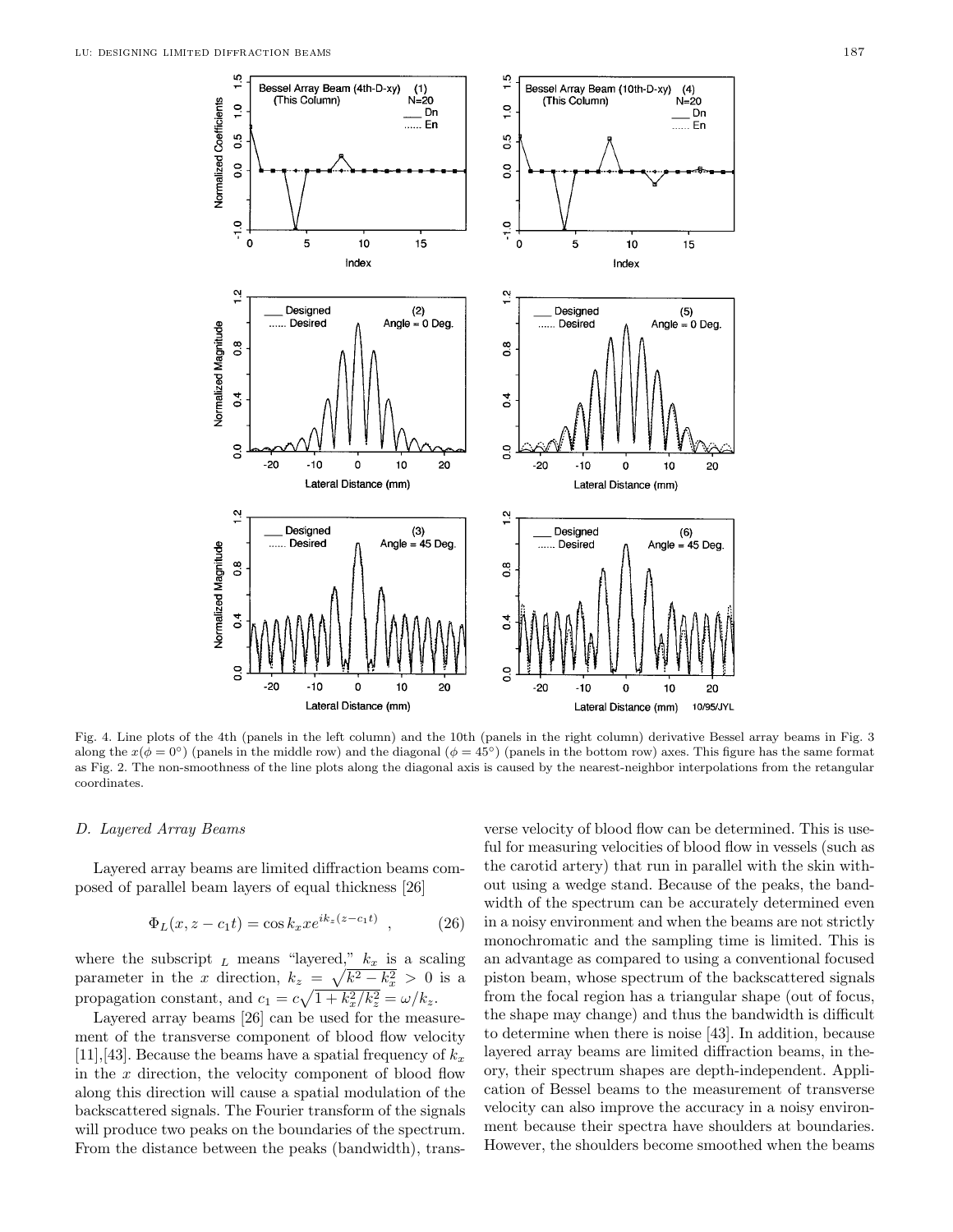![](_page_7_Figure_2.jpeg)

Fig. 5. Design of a grid array beam with Bessel basis functions. The desired beams and the designed beams are on the left and right panels respectively. The absolute values of the transverse components of the beams are shown. The size of each panel is 50 mm  $\times$  50 mm. The scaling parameters of the grid array beam are  $k_x = k_y = 850.45 \text{ m}^{-1}$ , and the scaling parameter of the Bessel basis functions is 1202.45  $m^{-1}$ . The number of terms of the Bessel basis functions is increased from that in Figs. 1 and 3 ( $N = 50$ ). Notice that the beams are constructed only in a 50 mm diameter area.

are not exactly monochromatic or the sampling time is limited [11].

The absolute values of a layered array beam in (26) are shown in the upper left panel of Fig. 7. To show how to design limited diffraction beams that are the best approximations to the arbitrary designed beams that are not solutions to the wave equation, layered array beams are modified by multiplying the following step

$$
u(y) = \begin{cases} 1, & y \ge 0 \\ 0, & \text{Otherwise} \end{cases}
$$
 (27)

and strip

$$
p(y) = \begin{cases} 1, & |y| \le D/12 \\ 0, & \text{Otherwise} \end{cases}
$$
 (28)

functions, where  $D = 50$  mm is the diameter of the aperture. The results are shown in the middle and right panels, respectively, of the top row of Fig. 7. Apparently, the modified layer-array beams (also called the step and strip layer-array beams, respectively) are not solutions to the wave equation because any derivative of these beams at the discontinuities within the aperture in the  $y$  direction is infinity.

Using the layered array beam and the modified layerarray beams as desired beams, limited diffraction beams that correspond to these beams can be constructed. The results are shown in the panels of the bottom row of Fig. 7, where  $N = 50$ ,  $k_x = 1202.45 \text{ m}^{-1}$ , and the scaling parameter of the Bessel basis functions  $\alpha = 1202.45 \text{ m}^{-1}$ (with these parameters,  $k_z \equiv \beta$ ). It is seen that for the layered array beam (panels in the left column of Fig. 7),

the desired and the designed beams are virtually identical. For layered array beams modified with (27) and (28), the designed beams are similar in shape to the desired beams, but they are not identical. This is because the modified layer-array beams are not limited diffraction solutions to the wave equation, and the designed beams must be. However, the designed beams are the best approximations to the desired beams within the 50 mm diameter aperture, in the sense of the least-squares error defined by (21).

For the desired beams that are the modified layer-array beams, the designed beams are difficult to obtain with methods other than the one developed in this paper. The designed beam corresponding to the layered array beam modified by the step function (27) is very unsymmetrical and is not intuitive to be recognized as a limited diffraction beam having a large depth of field (about 216 mm when produced with a 50 mm diameter and 2.5 MHz central frequency radiator).

Line plots of the layered array beams in Fig. 7 are shown in Fig. 8. The coefficients used in the designs,  $D_n$  and  $E_n$ , are also shown. Observe that if the desired beam is a step layer-array beam, most of the coefficients  $E_n(n =$  $1, 2, \ldots, N-1$ ) of the designed beam (unsymmetrical) are nonzero.

#### IV. Discussion

A new method for designing limited diffraction beams with the least-squares [35] formulas  $(8)$  or  $(21)$ ) has been developed. This method uses basis functions that are exact limited diffraction solutions to the isotropic/homogeneous scalar wave equation [18]. The basis functions have been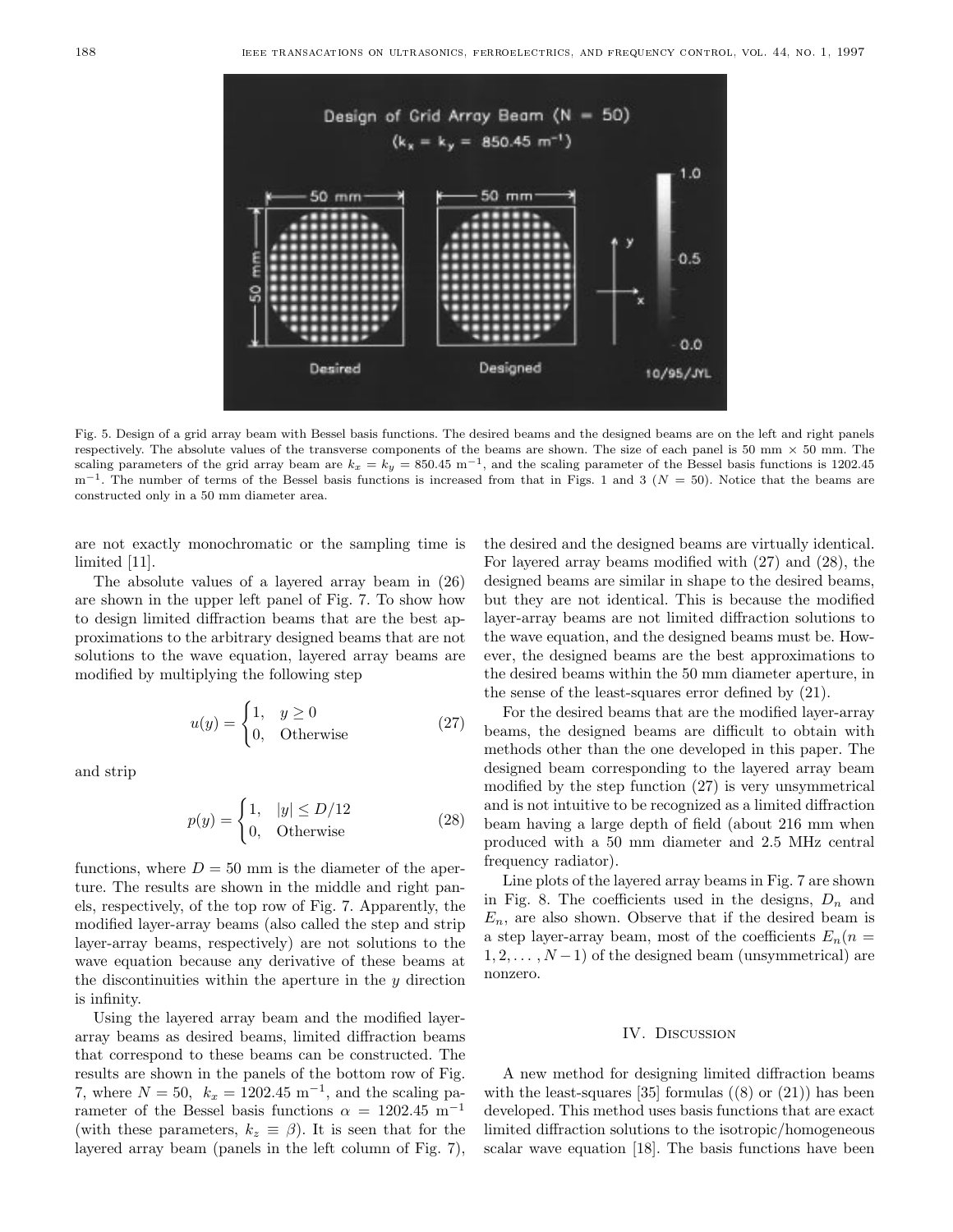![](_page_8_Figure_1.jpeg)

Fig. 6. Line plots of the grid array beams in Fig. 5 along the  $x(\phi = 0^{\circ})$ (Panel (2)) and the diagonal ( $\phi = 45^{\circ}$ ) (Panel (3)) axes. This figure has the same format as either the left or right column of Fig. 2. The reason for the non-smoothness of the curves in Panel (3) is the same as that in Fig. 4.

studied extensively in both theory and experiment in the past few years and their properties are well understood  $[4]$ ,  $[18]$ ,  $[19]$ , and  $[33]$ . With the method, a number of newly developed limited diffraction beams such as bowtie Bessel beams [24],[25], Bessel array beams [26], grid array beams [26], and layered array beams [26] are constructed. Even if the desired beams are not solutions to the wave equation, the constructed limited diffraction beams are similar in shapes to the desired beams. Below, we briefly discuss the properties of the new method.

#### A. Resolution

The lateral resolution of designed limited diffraction beams is determined by that of the basis beams (assume that the scaling parameter  $\alpha$  or  $\zeta$  is the same for all basis beams). To obtain a good construction, the lateral resolutions of designed beams and desired beams should be adjusted to match with each other. For the examples given in the last section, the resolution of the desired beam is matched to that of the designed beam by choosing proper parameters, such as  $k_x$ ,  $k_y$ , and  $\alpha$ .

If the scaling parameters are different for the basis beams, designed beams are no longer limited diffraction beams. For example, a linear combination of two Bessel

beams of the scaling parameters of  $\alpha_1$  and  $\alpha_2$ , respectively, will be a self-constructing beam that reappears at axial distances that satisfy the condition,  $\beta_1(z-c_1t)=(\beta_2(z-\alpha_1t))$  $c_2 t$ )  $\pm 2n\pi$ , where *n* is an integer, and  $\beta_1 = \sqrt{k^2 - \alpha_1^2}$  and  $\beta_2 = \sqrt{k^2 - \alpha_2^2}$  are propagation constants. In this case, the highest lateral resolution of designed beams is determined by the basis beam that has the largest scaling parameter. Notice that at the distances where the beams repeat their patterns at  $z = 0$ , sidelobes of the designed beams may be lower than those of the individual basis beams.

## B. Sidelobes

Sometimes, desired beams such as bowtie Bessel beams and X waves [24],[25] may have very low sidelobes in some part of the aperture. In general, to improve constructions of such desired beams, a weighted least-squares formula [44] could be used to emphasize the small differences between the low-sidelobe parts of the designed and desired beams

$$
\min \| \mathbf{A}' \mathbf{x} - \mathbf{b}' \|_2 \quad , \tag{29}
$$

where  $\mathbf{A}' = \mathbf{f}\mathbf{A}$ , and  $\mathbf{b}' = \mathbf{f}\mathbf{b}$ , and where  $\mathbf{f} = \{f_i\}$  is an  $M \times M$  diagonal weighting matrix.

Although beams of low sidelobes are desirable in medical pulse-echo (B-scan) imaging, beams that have high sidelobes may also be useful. In applications such as realtime volumetric imaging and measurement of transverse blood flow velocity, high-sidelobe beams such as Bessel array beams, grid array beams, and layered array beams could be used [26].

# C. Depth of Field

The depth of field of the limited diffraction basis beams in  $(1)$  and  $(2)$  is given by  $(4)$  and  $(5)$ , respectively. For a given central frequency or wave number k and diameter of aperture  $D$ , the depth of field is a function of the phase velocity,  $c_1$ .

If the depth of field of all basis beams in (1) or (2) is the same, the designed beams (6) also have the same depth of field. In this case, the depth of field of the designed beams is controllable (this is the case for the examples in the previous section).

If a desired beam has fine structures (high lateral resolution), the parameters of the basis beams should be adjusted to match these structures. This means the scaling parameters of the basis functions are larger, or the depth of field ((4) and (5)) is small. This trade-off between lateral resolution and depth of field is similar to that of conventional focused beams.

## D. Number of Terms of Basis Functions

In general, the number of terms,  $N$ , of the basis functions should be  $\infty$  as shown in (7). In practice, we are only interested in constructing limited diffraction beams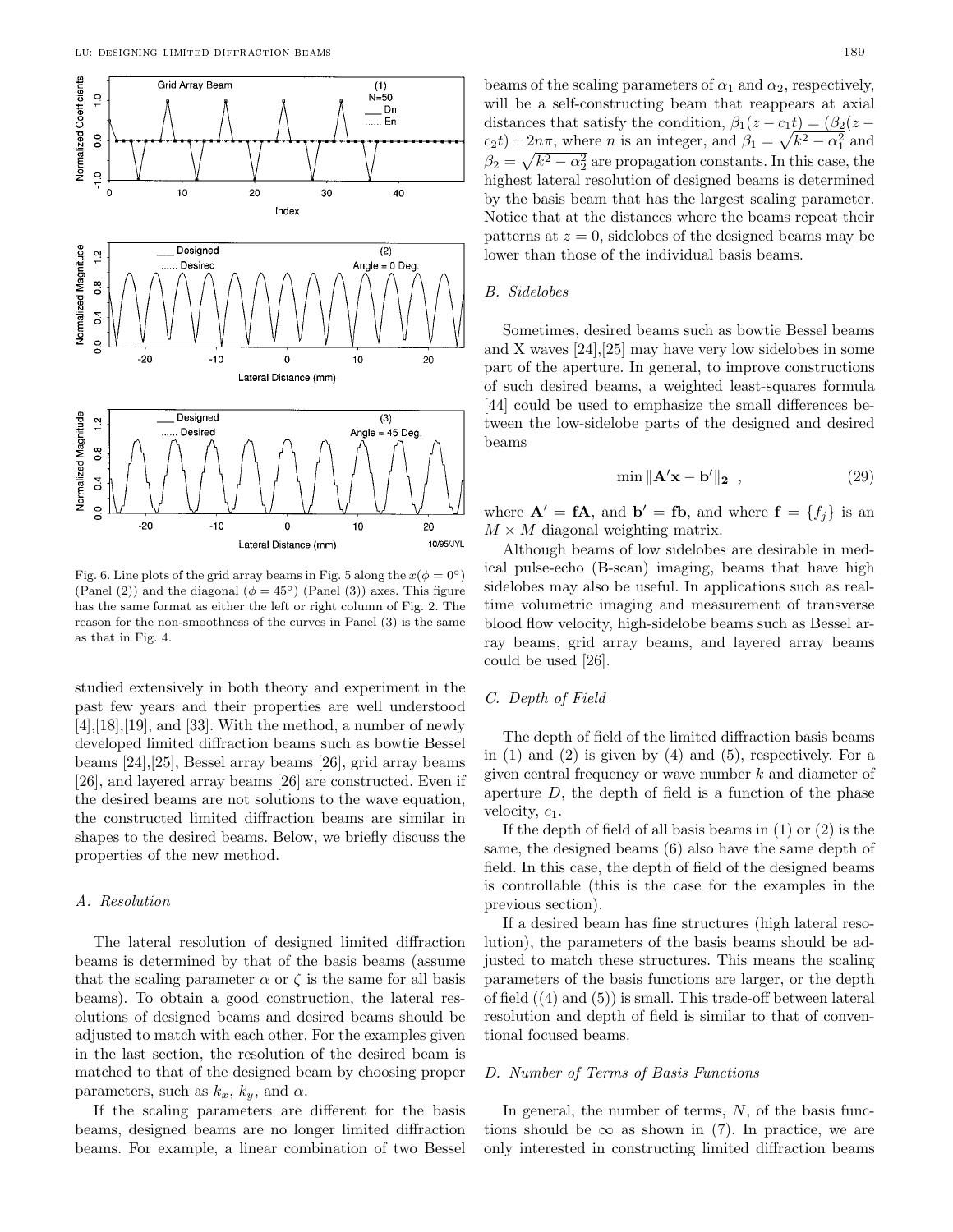![](_page_9_Figure_1.jpeg)

Fig. 7. Line plots of the 4th (panels in the left column) and the 10th (panels in the right column) derivative Bessel array beams in Fig. 3 along the  $x(\phi = 0^{\circ})$  (panels in the middle row) and the diagonal  $(\phi = 45^{\circ})$  (panels in the bottom row) axes. This figure has the same format as Fig. 2. The non-smoothness of the line plots along the diagonal axis is caused by the nearest-neighbor interpolations from the rectangular coordinates.

in a finite aperture. This means that a finite  $N$  is sufficient. This is because as N increases, the order of Bessel functions also increases. Higher-order Bessel functions are close to zero within a finite aperture and thus have little contribution to designed beams.

## E. Selection of Desired Beams

In principle, arbitrary beams can be chosen as desired beams. However, one should use the desired beams whose features are the closest to those of the basis beams to obtain a good construction. For example, the desired beams should at least be "limited diffraction" (explicit functions of  $z - c_1t$ ). If the basis functions are Bessel beams (1), the desired beams should be of the form (monochrome) (15),  $\Phi_{DT}(r,\phi)e^{i\beta(z-c_1t)}$ , where  $c_1$  should be the same as that of the Bessel bases. With the modified Bessel basis beams [33] (see (17)),  $\Phi_{DT}(r,\phi)$  should be real. One practical way to obtain desired beams would start with limited diffraction beams known previously and then modify from them. Examples were given in the last section where the modified layer-array beams were used as desired beams.

## F. Relationship to Basis Beams

If desired beams are limited diffraction beams known previously, the least-squares method developed in this paper actually decomposes these beams into limited diffrac-

tion bases. This establishes relationships between the limited diffraction beams and limited diffraction basis beams. In addition, limited diffraction basis beams can be calculated with the Fresnel approximation (see Appendix B of [33]). This simplifies computer simulations of some limited diffraction beams such as the bowtie beams in (22) and (23).

## G. Complex Waves

If the transverse component of the desired beams in (15) is complex, the Bessel basis beams in (1) should be used. In this case, beams are constructed with (8) and (9) where the coefficients,  $A_n(n = 0, 1, \ldots, N-1)$ , are complex.

# H. More Beams

Limited diffraction beams of the shape of the step layerarray beam and the strip layer-array beam (Fig. 7) are difficult to obtain by directly solving the wave equation. With the method developed in this paper, we are able to obtain them. Therefore, more limited diffraction beams that might have practical usefulness can be constructed this way. Another advantage of this method is that the designed beams have simple analytic expressions and may be easier to calculate. This is the case for both higher-order bowtie Bessel beams [24] (Fig. 1) and Bessel array beams  $[26]$  (Fig. 3).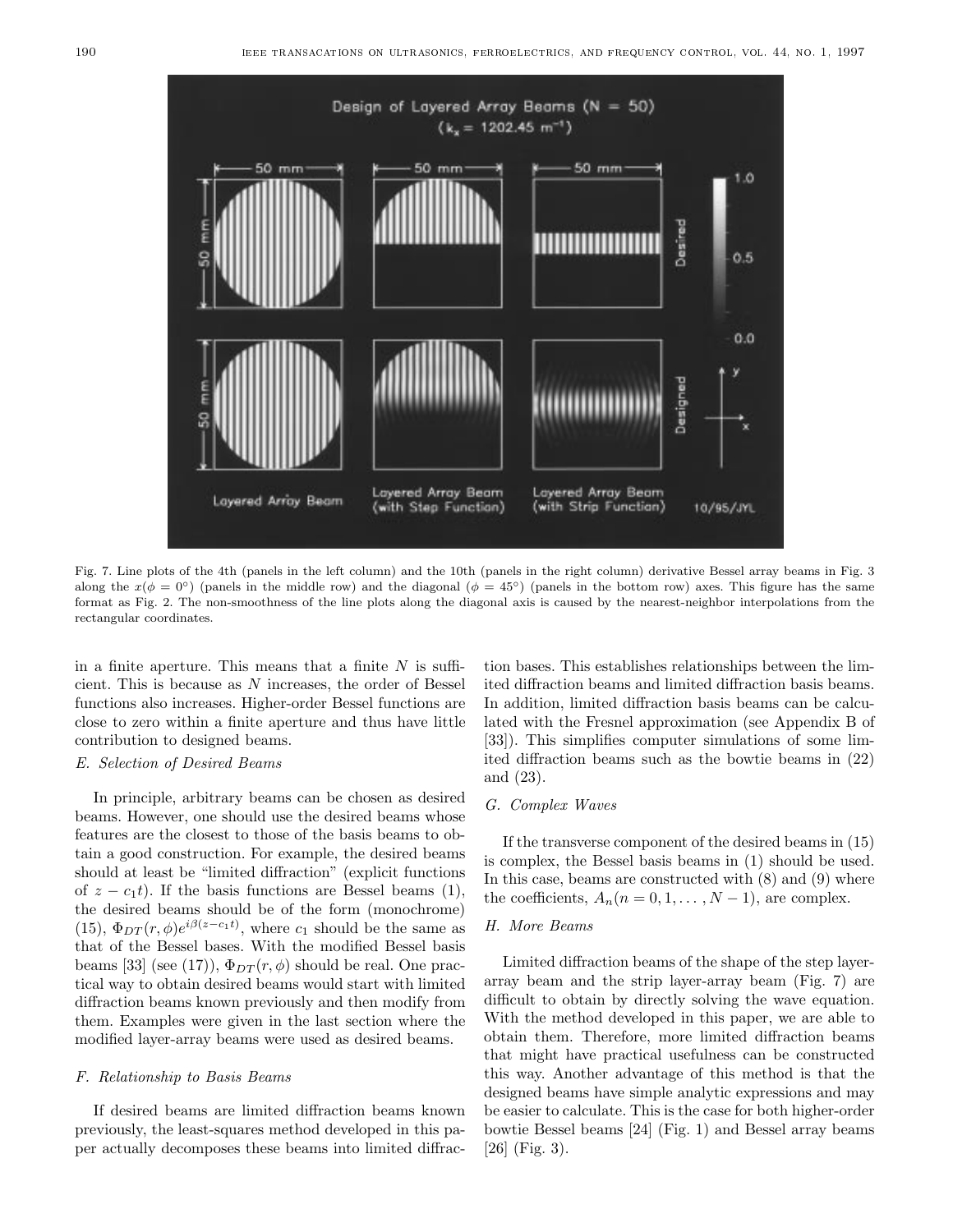![](_page_10_Figure_2.jpeg)

Fig. 8. Line plots of the layered array beams without modification (panels in the left column), modified with a step function (panels in the middle column), and modified with a strip function (panels in the right column) in Fig. 7 along the  $x(\phi = 0^{\circ})$  (panels in the middle row) and the diagonal ( $\phi = 45°$ ) (panels in the bottom row) axes. This figure has the same format as Fig. 2 except that there is one more column. The reason for the non-smoothness of the curves in the panels of the bottom row is the same as that in Fig. 4.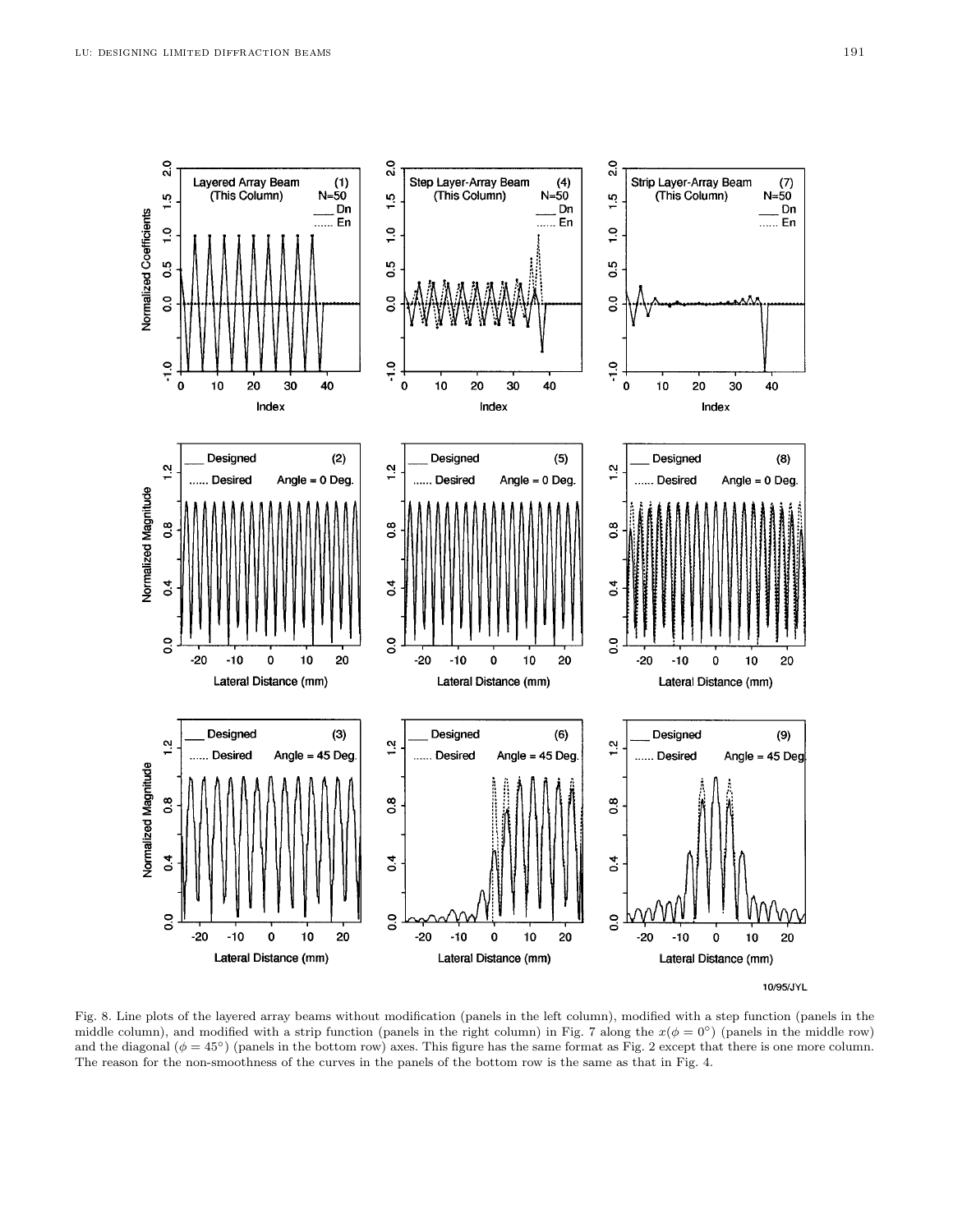#### V. CONCLUSION

A new method has been developed to design limited diffraction beams that are the closest to desired functions within an aperture of interest in the sense of least-squares error. The method is applied to desired functions that are limited diffraction beams and beams modified from them. The constructed limited diffraction beams are virtually identical to the desired beams when the desired beams are limited diffraction beams. If the desired beams are not limited diffraction beams or not solutions to the wave equation, the designed limited diffraction beams are still similar in shape to the desired beams. This suggests that the method developed in this paper is a robust and powerful tool for obtaining new limited diffraction beams that might have practical usefulness.

## **ACKNOWLEDGMENTS**

The author thanks Elaine C. Quarve for secretarial assistance.

#### **REFERENCES**

- [1] J. A. Stratton, Electromagnetic Theory. New York: McGraw-Hill, p. 356, 1941.
- [2] J. Durnin, "Exact solutions for nondiffracting beams. I. The scalar theory," J. Opt. Soc. Am. A, vol. 4, no. 4, pp.  $651-654$ , 1987.
- [3] J. Durnin, J. J. Miceli, Jr., and J. H. Eberly, "Diffraction-free beams," Phys. Rev. Lett., vol. 58, no. 15, pp. 1499–1501, April 13, 1987.
- [4] Jian-yu Lu, He-hong Zou, and J. F. Greenleaf, "Biomedical ultrasound beam forming," Ultrasound Med. Biol., vol. 20, no. 5, pp. 403–428, July 1994.
- [5] J. N. Brittingham, "Focus wave modes in homogeneous Maxwell's equations: transverse electric mode," J. Appl. Phys., vol. 54, no. 3, pp. 1179–1189, 1983.
- [6] Jian-yu Lu and J. F. Greenleaf, "Diffraction-limited beams and their applications for ultrasonic imaging and tissue characterization," in New Developments in Ultrasonic Transducers and Transducer Systems, F. L. Lizzi, Ed., Proceedings SPIE, vol. 1733, pp. 92–119, 1992.
- [7] Jian-yu Lu, Tai K. Song, Randall R. Kinnick, and J. F. Greenleaf, "In vitro and in vivo real-time imaging with ultrasonic limited diffraction beams," IEEE Trans. Med. Imag., vol. 12, no. 4, pp. 819–829, Dec. 1993.
- [8] Jian-yu Lu and J. F. Greenleaf, "Pulse-echo imaging using a nondiffracting beam transducer," Ultrasound Med. Biol., vol. 17, no. 3, pp. 265–281, May 1991.
- [9] Jian-yu Lu and J. F. Greenleaf, "Ultrasonic nondiffracting transducer for medical imaging," IEEE Trans. Ultrason., Ferroelect. Freq. Contr., vol. 37, no. 5, pp. 438–447, Sept. 1990.
- [10] Jian-yu Lu and J. F. Greenleaf, "Evaluation of a nondiffracting transducer for tissue characterization," IEEE 1990 Ultrason. Symp. Proc., 90CH2938-9, vol. 2, pp. 795-798, 1990.
- [11] Jian-yu Lu and J. F. Greenleaf, "Application of Bessel beam for Doppler velocity estimation," IEEE Trans. Ultrason., Ferroelect. Freq. Contr., vol. 42, no. 4, pp. 649–662, July 1995.
- [12] Jian-yu Lu and J. F. Greenleaf, "Producing deep depth of field and depth-independent resolution in NDE with limited diffraction beams," Ultrason. Imag., vol. 15, no. 2, pp. 134–149, Apr. 1993.
- [13] R. Donnelly, D. Power, G. Templeman, and A. Whalen, "Graphic simulation of superluminal acoustic localized wave pulses" IEEE Trans. Ultrason., Ferroelect., Freq. Contr., vol. 41, no. 1, pp. 7–12, 1994.
- [14] R. W. Ziolkowski, "Exact solutions of the wave equation with complex source locations," J. Math. Phys., vol. 26, no. 4, pp. 861–863, April 1985.
- [15] R. W. Ziolkowski, D. K. Lewis, and B. D. Cook, "Evidence of localized wave transmission," Phys. Rev. Lett., vol. 62, no. 2, pp. 147–150, Jan. 9, 1989.
- [16] J. Ojeda-Castaneda and A. Noyola-lglesias, "Nondiffracting wavefields in grin and free-space," Microwave and Opt. Tech. Lett., vol. 3, no. 12, pp. 430–433, Dec. 1990.
- [17] G. Indebetow, "Nondiffracting optical fields: Some remarks on their analysis and synthesis," J. Opt. Soc. Am. A, vol. 6, no. 1, pp. 150–152, Jan. 1989.
- [18] Jian-yu Lu and J. F. Greenleaf, "Nondiffracting X waves—exact solutions to free-space scalar wave equation and their finite aperture realizations," IEEE Trans. Ultrason., Ferroelect. Freq. Contr., vol. 39, no. 1, pp. 19–31, Jan. 1992.
- [19] Jian-yu Lu and J. F. Greenleaf, "Experimental verification of nondiffracting X waves," IEEE Trans. Ultrason., Ferroelect. Freq. Contr., vol. 39, no. 3, pp. 441–446, May 1992.
- [20] Jian-yu Lu, M. Fatemi, and J. F. Greenleaf, "Pulse-echo imaging with X wave," Acoust. Imag., vol. 22, P. Tortoli, Ed., pp. 191– 196, 1996.
- [21] M. Fatemi and M. A. Arad, "A novel imaging system based on nondiffracting X waves," IEEE 1992 Ultrason. Symp. Proc., 92CH3118–7, vol. 1, pp. 609–612, 1992.
- [22] Tai K. Song, Jian-yu Lu and J. F. Greenleaf, "Modified X waves with improved field properties," Ultrason. Imag., vol. 15, no. 1, pp. 36–47, Jan. 1993.
- [23] Jian-yu Lu and J. F. Greenleaf, "Theory and acoustic experiments of nondiffracting X waves," IEEE 1991 Ultrason. Symp. Proc., 91CH3079–1, vol. 2, pp. 1155–1159, 1991.
- [24] Jian-yu Lu, "Bowtie limited diffraction beams for low-sidelobe and large depth of field imaging," IEEE Trans. Ultrason., Ferroelect. Freq. Contr., vol. 42, no. 6, pp. 1050–1063, Nov. 1995.
- [25] Jian-yu Lu, "Producing bowtie limited diffraction beams with synthetic array experiment," IEEE Trans. Ultrason., Ferroelect. Freq. Contr., vol. 43, no. 5, pp. 893–900, Sept., 1996.
- [26] Jian-yu Lu, "Limited diffraction array beams," Int. J. Imaging Sys. and Tech., vol. 8, no. 1, pp. 127–137, Jan., 1997.
- [27] D. K. Hsu, F. J. Margetan, and D. O. Thompson, "Bessel beam ultrasonic transducer: Fabrication method and experimental results," Appl. Phys. Lett., vol. 55, no. 20, pp. 2066–2068, Nov. 13, 1989.
- [28] Jian-yu Lu, He-hong Zou, and J. F. Greenleaf, "A new approach to obtain limited diffraction beams," IEEE Trans. Ultrason., Ferroelect. Freq. Contr., vol. 42, no. 5, pp. 850–853, Sept. 1995.
- [29] Jian-yu Lu and J. F. Greenleaf, "A study of two-dimensional array transducers for limited diffraction beams," IEEE Trans. Ultrason., Ferroelect. Freq. Contr., vol. 41, no. 5, pp. 724–739, Sept. 1994.
- [30] J. A. Campbell and S. Soloway, "Generation of a nondiffracting beam with frequency independent beam width," J. Acoust. Soc. Am., vol. 88, no. 5, pp. 2467–2477, Nov. 1990.
- [31] Jian-yu Lu and J. F. Greenleaf, "Formation and propagation of limited diffraction beams," in Acoust. Imag., vol. 20, Yu Wei and Ben-li Gu, Ed., pp. 331–343, 1993.
- [32] Jian-yu Lu and J. F. Greenleaf, "Comparison of sidelobes of limited diffraction beams and localized waves," Acoustic Imaging, vol. 21, Joie Pierce Jones, Ed., pp. 145–152, 1995.
- [33] Jian-yu Lu and J. F. Greenleaf, "Sidelobe reduction for limited diffraction pulse-echo systems," IEEE Trans. Ultrason., Ferroelect. Freq. Contr., vol. 40, no. 6, pp. 735–746, Nov. 1993.
- [34] Jian-yu Lu and J. F. Greenleaf, "A study of sidelobe reduction for limited diffraction beams," IEEE 1993 Ultrason. Symp. Proc., 93CH3301–9, vol. 2, pp. 1077–1082, 1993.
- [35] W. H. Press, B. P. Flannery, S. A. Teukolsky, and W. T. Vetterling, Numerical Recipes in C. Cambridge: Cambridge University Press, 1989, chs. 2 and 14.
- [36] A. V. Oppenheim and R. W. Schafer, *Digital Signal Processing*, Englewood Cliffs, NJ: Prentice-Hall, 1975, chs. 1 and 5.
- [37] J. E. Hernandez, R. W. Ziolkowski, and S. R. Parker, "Synthesis of the driving functions of an array for propagating localized wave energy," J. Acoust. Soc. Am., vol. 92, no. 1, pp. 550–562, July 1992.
- [38] J. W. Goodman, *Introduction to Fourier Optics*. New York: McGraw-Hill, 1968, chs. 2–4.
- [39] C. B. Burckhardt, H. Hoffmann, and P. A. Grandchamp, "Ultrasound axicon: a device for focusing over a large depth," J. Acoust. Soc. Am., vol. 54, no. 6, pp. 1628–1630, Dec. 1973.